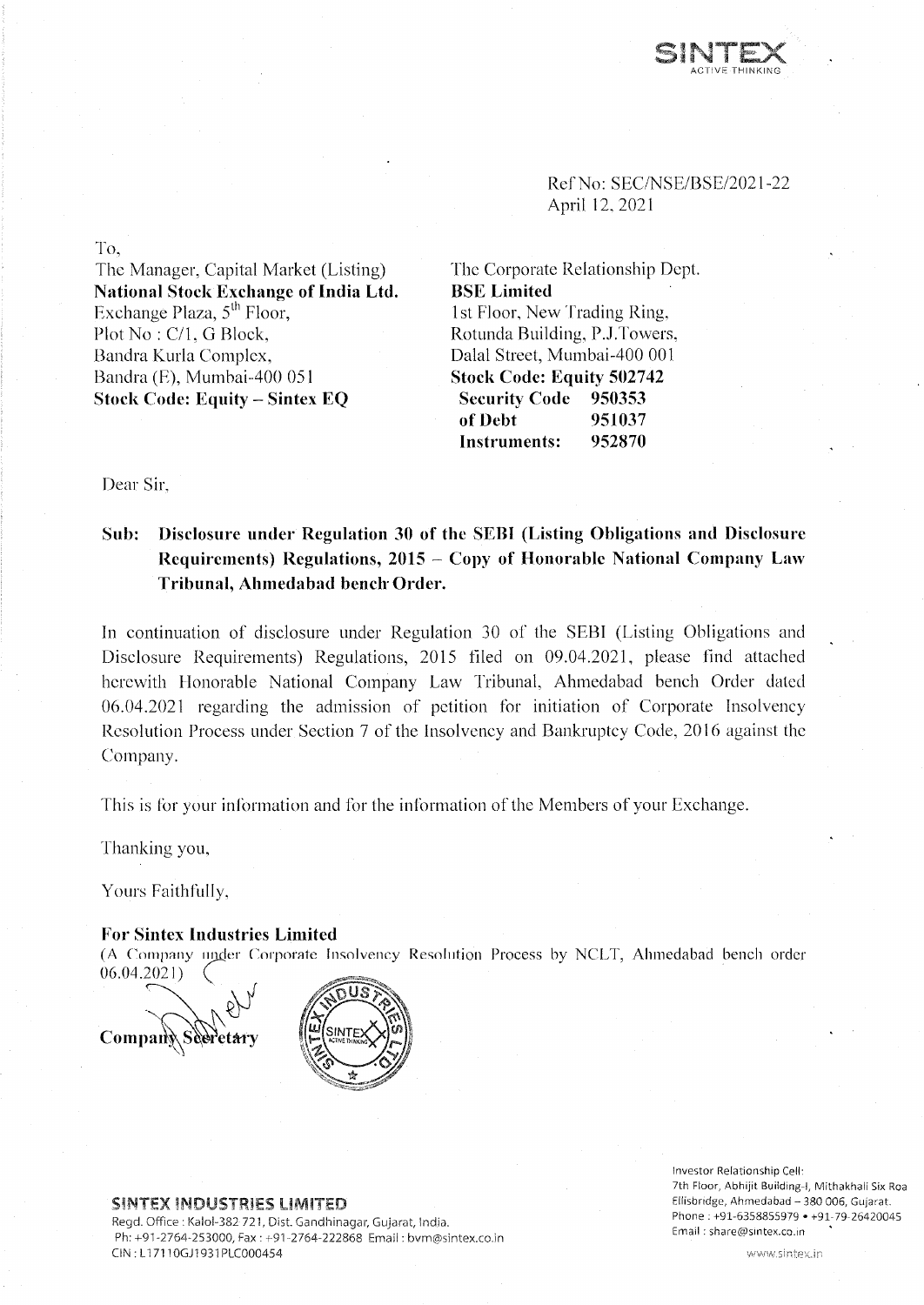# **BEFORE THE ADJUDICATING AUTHORITY NATIONAL COMPANY LAW TRIBUNAL AHMEDABAD BENCH AHMEDABAD Court 2**

## **C.P. (I.B) No.848/NCLT/AHM/2019**

## **Coram: HON'BLE Ms. MANORAMA KUMARI, MEMBER JUDICIAL HON'BLE Mr. CHOCKAUNGAM THIRUNAVUKKARASU, MEMBER TECHNICAL**

# **ATTENDANCE-CUM-ORDER SHEET OF THE HEARING OF AHMEDABAD BENCH OF THE NATIONAL COMPANY LAW TRIBUNAL ON 06.04.2021**

Name of the Company: Invesco Asset Management (India) Pvt

Ltd

V/s

Sintex Industries Ltd

Section 7 of the Insolvency and Bankruptcy Code.

| <b>S.NO. NAME (CAPITAL LETTERS)</b> | <b>DESIGNATION</b> | <b>REPRESENTATION SIGNATURE</b> |  |
|-------------------------------------|--------------------|---------------------------------|--|
|                                     |                    |                                 |  |
| 2.                                  |                    |                                 |  |

## **ORDER (through video conferencing/physical)**

Mr. Maulik Nanavati, Advocate appeared on behalf of Petitioner.

The order is pronounced in the open court vide separate sheet.

**CHOCKALINGAM THIRUNAVUKKARASU MEMBER TECHNICAL** Dated this the 6th day of April, 2021

**MANORAMĂ K MEMBER JUDICIAL**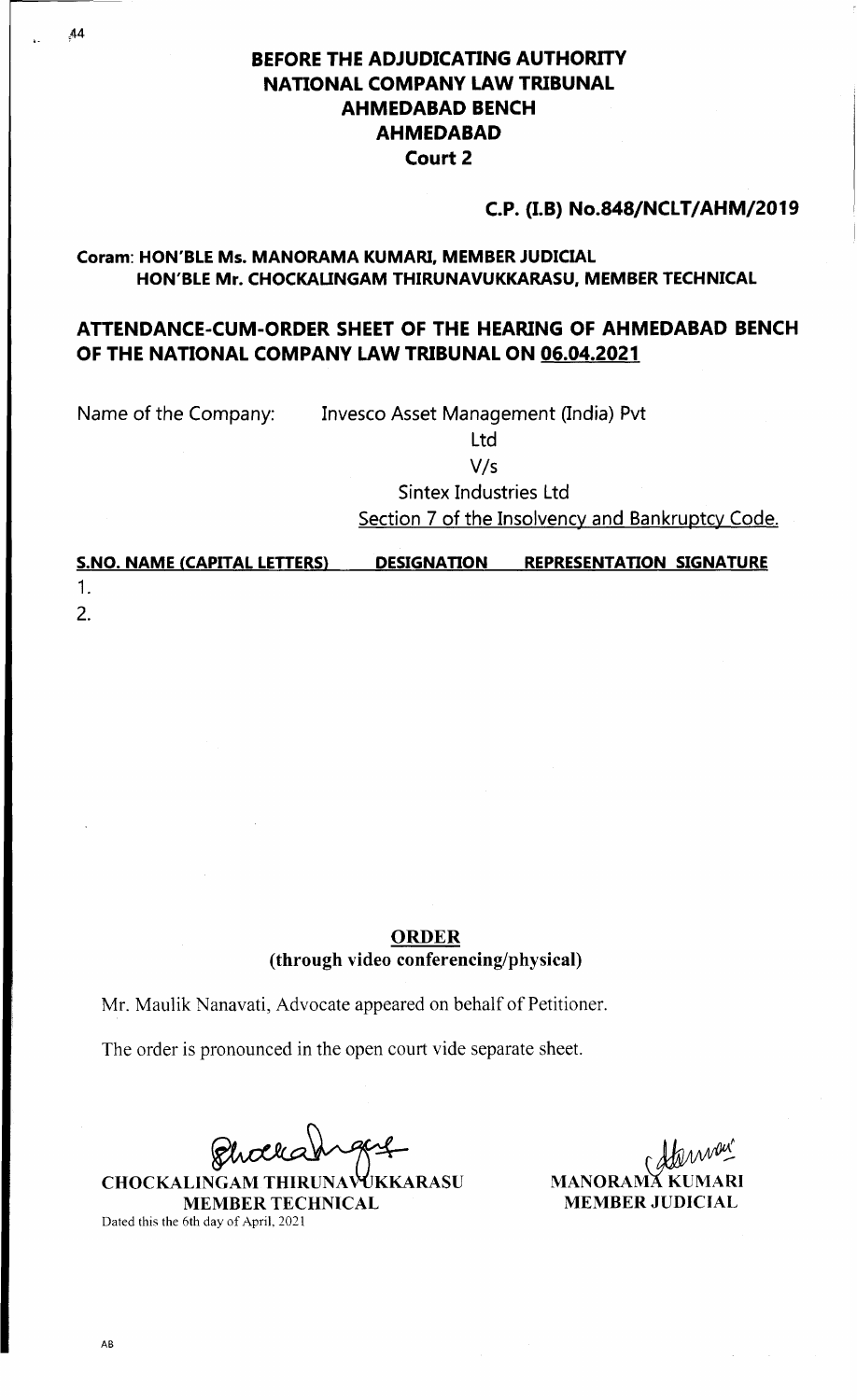## **BEFORE ADJUDICATING AUTHORITY (NCLT) AHMEDABAD BENCH**

## **C.P. No.(IB) 848/7/NCLT/AHM/2019**

### **In the matter of:**

#### **Invesco Asset Management (India) Private Limited**

2101 A, 21<sup>st</sup> Floor, A-Wing Marathon Futurex N.M. Joshi Marg, Lower Parel MUMBAI 400 013 **: Petitioner**

[Financial Creditor]

#### **Versus**

**M/s. Sintex Industries Limited** Kalol (North Gujarat) District Gandhinagar 382 721 **GUJARAT STATE THE Respondent STATE Respondent** 

[Corporate Debtor]

**IA/38(AHM) 2021 in C.P. No.(IB) 848/7/NCLT/AHM/2019**

#### **In the matter of:**

**M/s. Sintex Industries Limited** Kalol (North Gujarat) District Gandhinagar 382 721 **GUJARAT STATE 4.1 CONTRACT STATE Applicant** 

#### **Versus**

**Invesco Asset Management (India) Private Limited**

2101 A, 21st Floor, A-Wing Marathon Futurex N.M. Joshi Marg, Lower Parel MUMBAI 400 013 **: Respondent**

**IA/147(AHM)2021 in C.P. No.(IB) 848/7/NCLT/AHM/2019**

### **In the matter of:**

**M/s. Sintex Industries Limited** Kalol (North Gujarat) District Gandhinagar 382 721

GUJARAT STATE :<br>
Choella high for the relationship of the subserval Qhoerahiget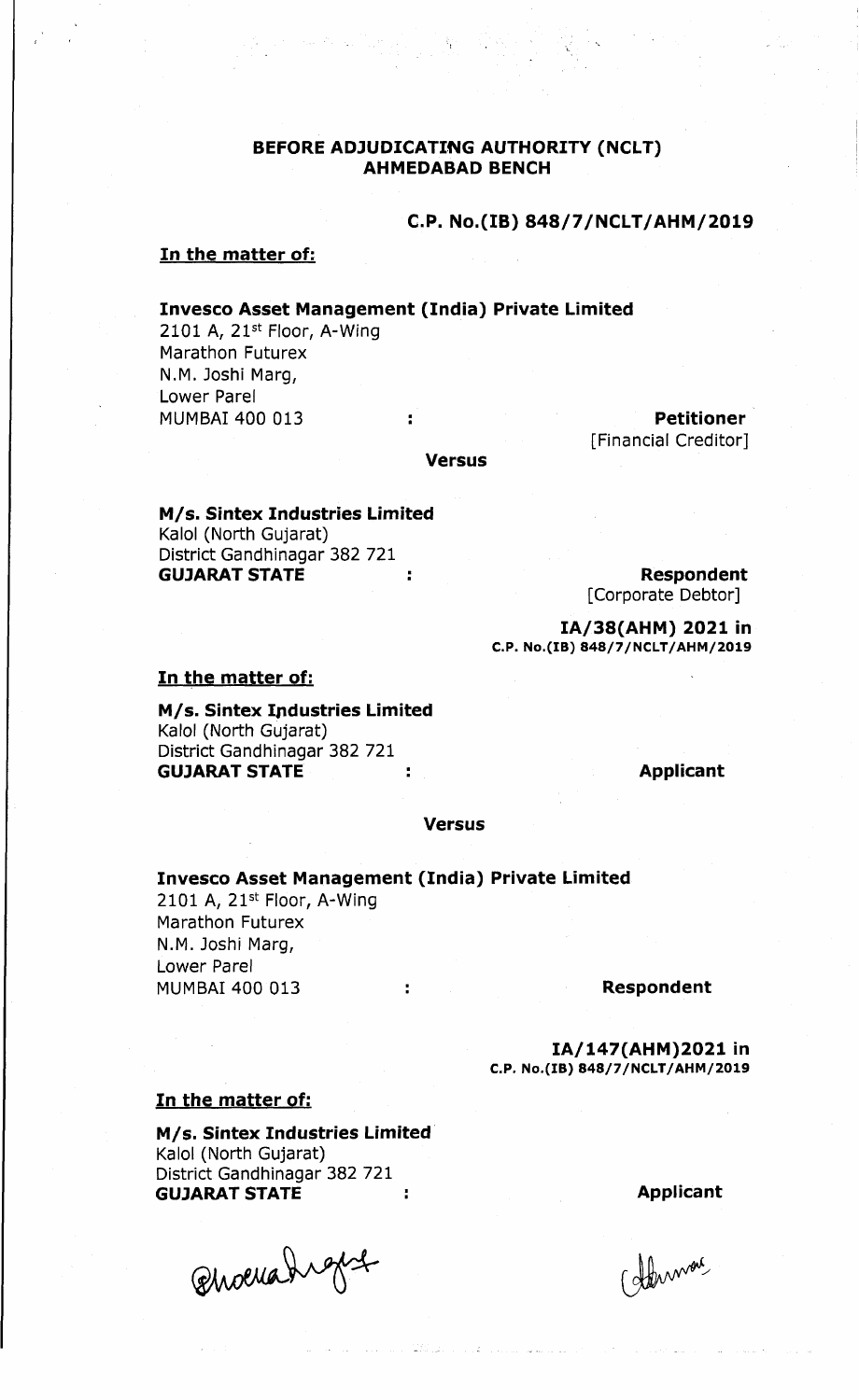#### **Versus**

### **Invesco Asset Management (India) Private Limited**

2101 A, 21st Floor, A-Wing Marathon Futurex N.M. Joshi Marg, Lower Pare! MUMBAI 400 013 : **Respondent**

#### **Order delivered on 6th April, 2021**

#### **Coram: Hon'ble Ms. Manorama Kumari, Member (J) Hon'ble Mr. Chockalingam Thirunavukkarasu, Member (T)**

#### **Appearance:**

Petitioner Respondent

Mr. Maulik Nanavati, Advocate Mr. Arjun Sheth, Advocate

### **ORDER**

#### [Per: Ms. Manorama Kumari, Member (Judicial)]

 $\mathcal{L}^{\mathcal{L}}$  $\mathcal{L}$ 

- 1. Ms. Nupur Tainwala, being authorised signatory, on behalf of **Invesco Asset Management (India) Private Limited,** filed this petition under section 7 of The Insolvency and Bankruptcy Code, 2016 (hereinafter referred to as "the Code") read with Rule 4 of The Insolvency and Bankruptcy (Application to Adjudicating Authority) Rules, 2016 (hereinafter referred to as "the Rules") seeking reliefs under Section  $7(5)(a)$  and Section  $13(1)(a)(b)(c)$ of the Code.
- 2. The applicant/financial creditor is an investment manager, incorporated on 20.05.2005, having its registered office at Mumbai, having identification No. 153471, is in the investment management business.
- 3: The respondent/corporate debtor M/s. Sintex Industries Limited is a company incorporated under the Companies Act, 1956 on  $1<sup>st</sup>$

<u> Margaret marini mara margaret (margaret 1980)</u>

Bhoevedraget

Page 2113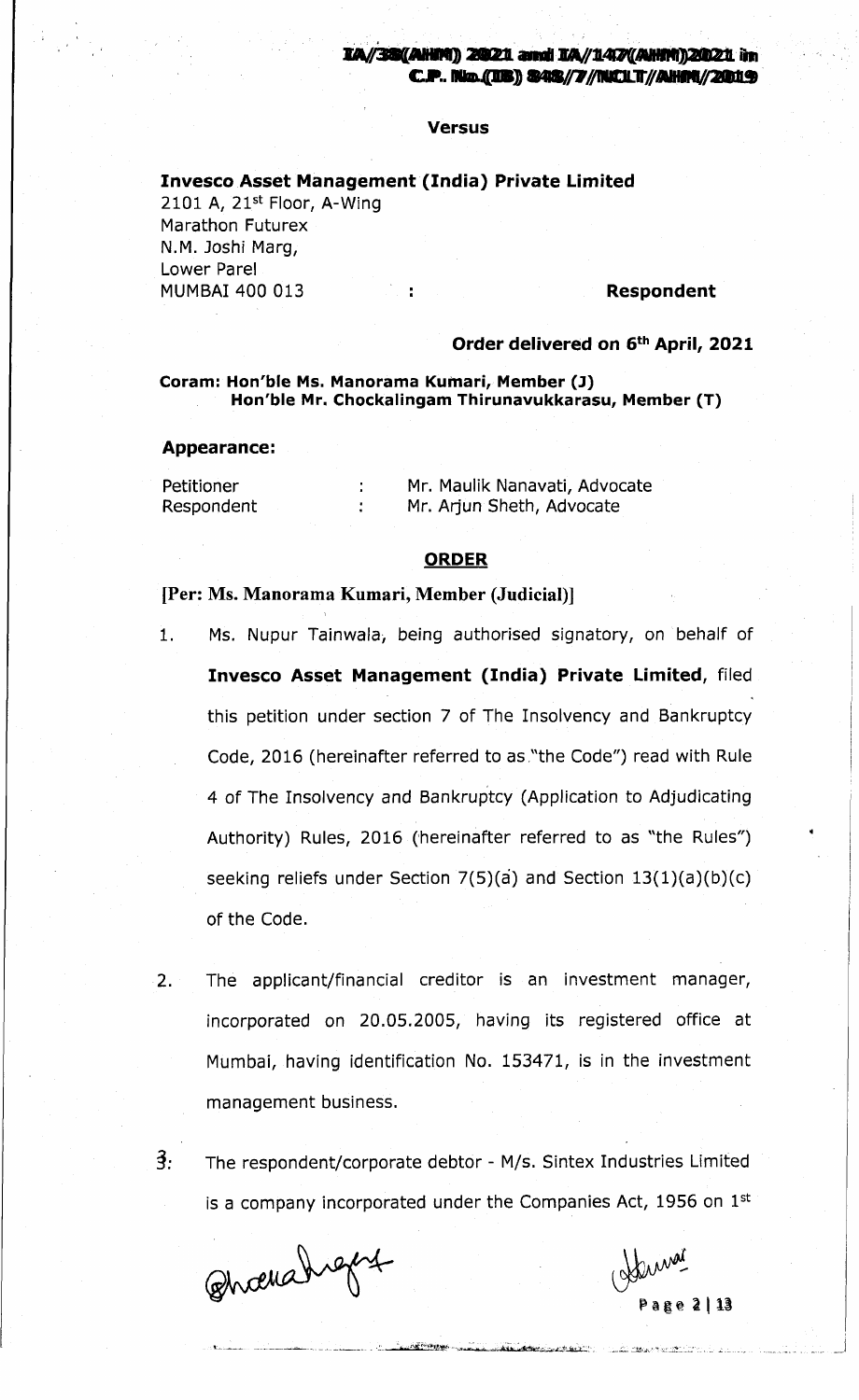June, 1931 having identification No. L17110GJ1931PLC000454 having its registered office at Kalol, Dist. Gandhinagar, Gujarat State. That Authorised share capital of the respondent company is Rs. 65,00,00,000/- and paid up share capital is Rs. 59,40,95,088/-.

- 4. That, the applicant/financial creditor in its capacity as the Investment Manager for Invesco India Credit Risk Fund, a scheme of Invesco Mutual Fund and duly authorised by Invesco Trustee Private Limited, in pursuance of the Investment Management Agreement dated  $27<sup>th</sup>$  April, 2006, acting in its capacity as the Investment Manager, granted Rs. 15,00,00,000/- (Rupees fifteen crores only) being 150 secured non-convertible debentures of face value of Rs. 10,00,000/- each bearing ISIN INE429C07507 and bearing coupon of 10.70% p.a. and aggregating to Rs. 15.00. 00.000/-.
- 5. The applicant has submitted that the date of allotment under the Information Memorandum and DTD as defined, was 30th September, 2014, however, the financial creditor invested in the said debentures for the fund from the secondary market on 04<sup>th</sup> December, 2014.
- 6. The applicant has stated that the corporate debtor defaulted on the due date mentioned in the total principal amount of Rs. 15.00. 00.000/- along with interest @ 10.70% p.a. amounting to **Rs. 15/40/01,506.85 (Rupees fifteen crores forty lacs one thousand five hundred six and paise eighty-five only)** as on 30th September, 2019 along with 2% p.a. default interest till the

Phochahopt

a g e 3 | 13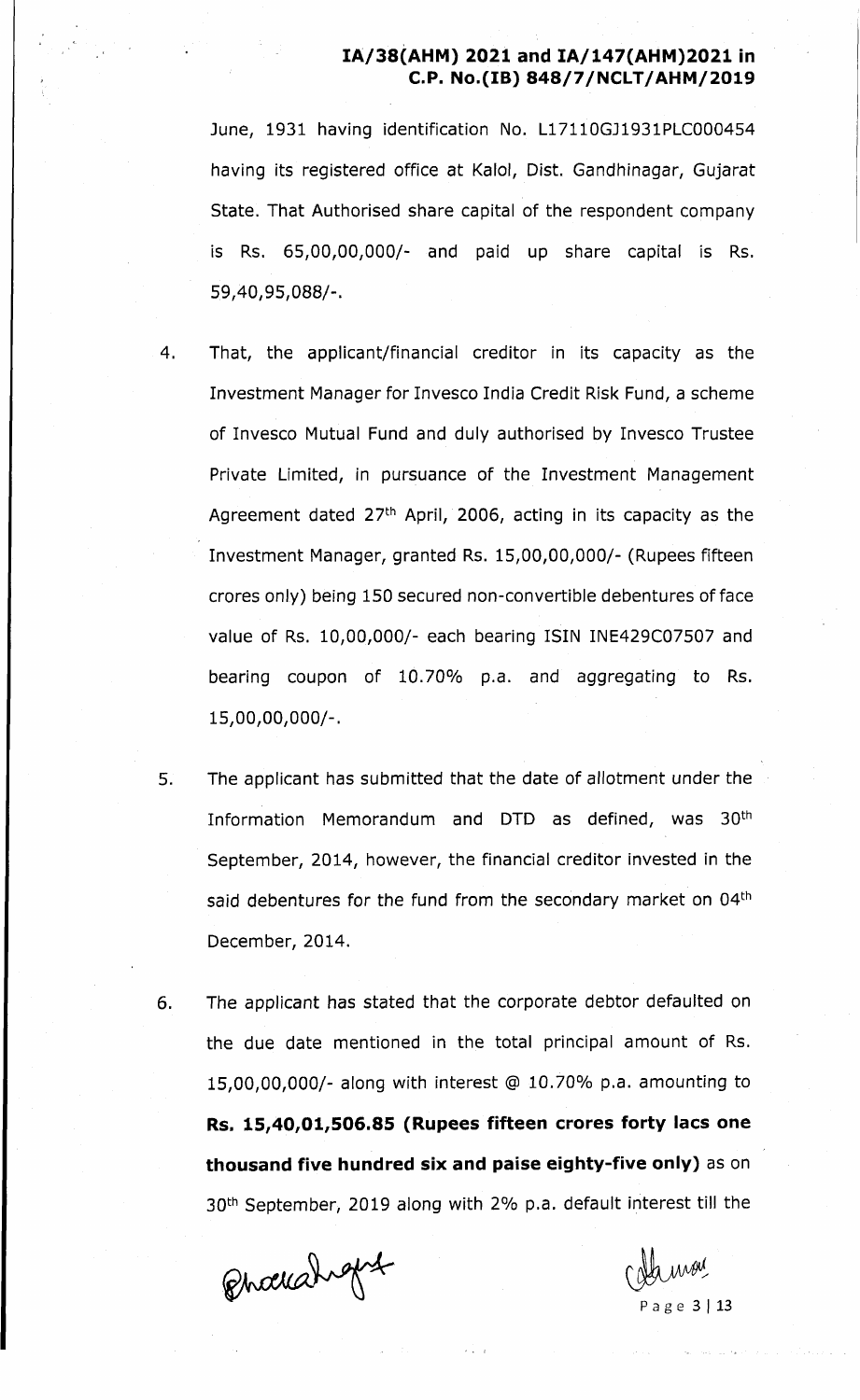date of payment of all outstanding amounts. That, a sum of Rs. 20,00,000/- (Rupees twenty lacs only) has been paid by the corporate debtor on 23rd October, 2019 as part payment towards the amount outstanding and further sum of Rs. 10,00,000/- (Rupees ten lacs only) and Rs. 10,01,507/- (Rupees ten lacs one thousand five hundred seven only) have been paid by the corporate debtor on 8<sup>th</sup> November, 2019 and 11<sup>th</sup> November, 2019 respectively. That, the default occurred on 30<sup>th</sup> September, 2019 towards principal of Rs. 15,00,00,000/- along with interest @ 10.70% per annum. That, the applicant holds first charge (pari passu) over the fixed assets of the corporate debtor being immovable property (excluding fixed assets at Nagpur and Kolkata) with minimum security cover of 1.25 times of the outstanding amount of all non-convertible debentures.

- 7. The applicant has further stated that pursuant to the issue of debentures, a Debenture Trust Deed(DTD) dated 2<sup>nd</sup> August, 2014, Deed of Modification and Confirmation dated 1st November, 2014 were also duly executed between the corporate debtor and one Debenture Trustee. That, the Financial Creditor is a beneficial owner under the said DTD.
- 8. The applicant has further stated that The Bombay Stock Exchange and National Stock Exchange were informed on 1st October, 2019 of the default by the corporate debtor which included the put option exercised by the applicant.
- 9. The applicant has further stated that by way of email dated 30<sup>th</sup> July, 2019 the corporate debtor was requested to acknowledge

Quarahigue

Page  $4$  | 13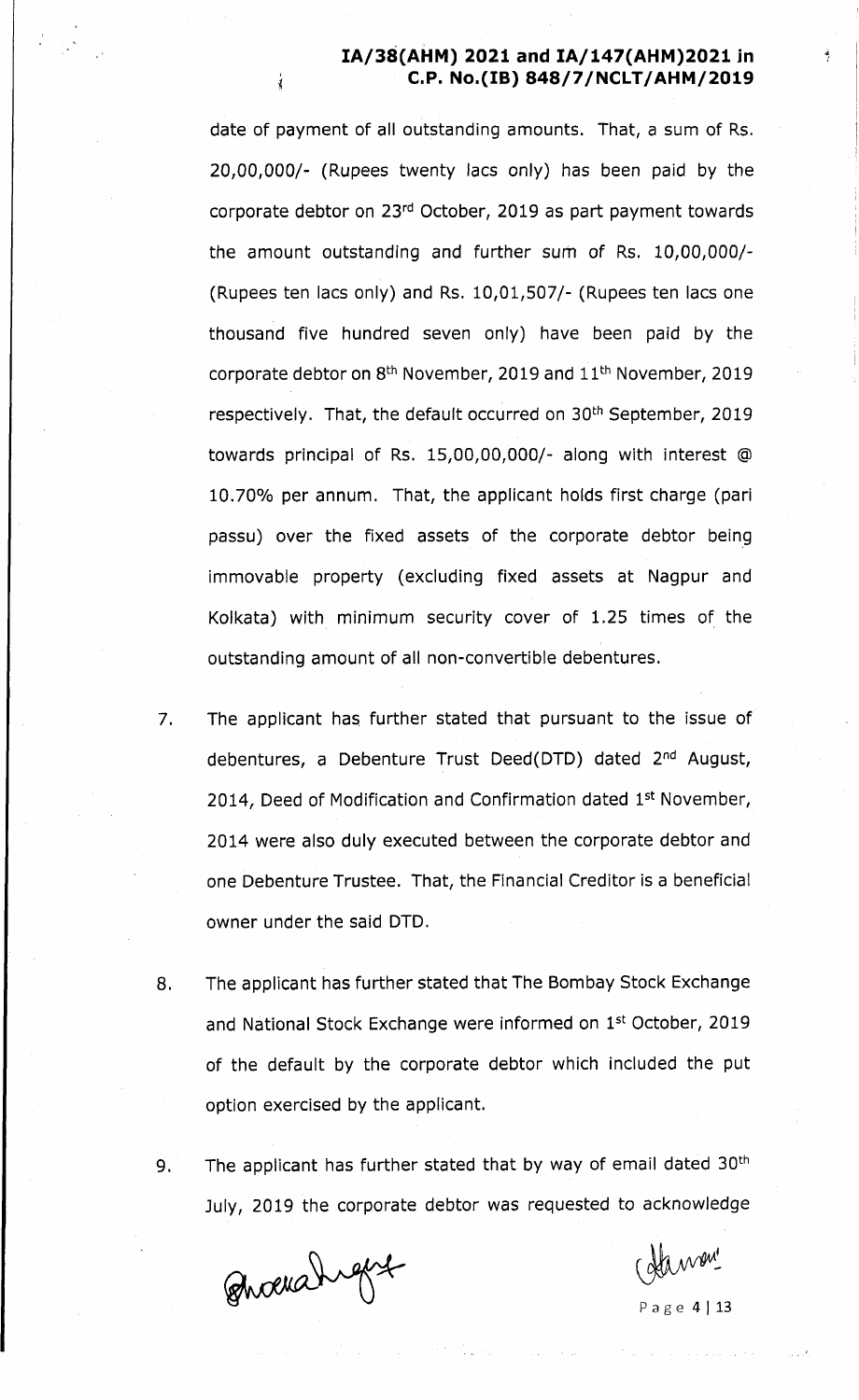the exercise of put option and the corporate debtor acknowledged the exercise of put option on  $1^{st}$  August, 2019. That, on  $3^{rd}$ August, 2019 the financial creditor issued two notices to the corporate debtor, one for providing certain information and the other one to confirm in writing an unconditional undertaking pursuant to the exercise of the put option. That, on 14<sup>th</sup> August, 2019, the financial creditor received letter dated 25<sup>th</sup> July, 2019 from corporate debtor duly acknowledging the liability and showing its inability to pay the debts.

- 10. The applicant further submitted that on 1<sup>st</sup> October, 2019, through advocate, sent notice to the corporate debtor to redeem the Invesco Debentures pursuant to the put option exercised by the financial creditor and to honour such repayment in consonance with the DTD and Information Memorandum. The said notice is annexed at **Annexure-Y** at Page No. 540-543.
- 11. The applicant has submitted copy of the following documents in support of its claim: -

| SI.<br>No.     | Particulars                                                                                                                                    | Page<br>Nos. |  |
|----------------|------------------------------------------------------------------------------------------------------------------------------------------------|--------------|--|
| $\mathbf{1}$   | Investment Management agreement<br>dated<br>27.04.2006                                                                                         | $23 - 51$    |  |
| $\overline{2}$ | Scheme information document dated 27.04.2019<br>as per Securities and Exchange Board of India<br>(Mutual funds) Regulations, 1996 (as amended) |              |  |
| 3              | Boar Resolution dated 18.10.2019 of Invesco<br>Trustee Private Limited authorising Ms. Nupur<br>Tainwala to submit the application             | 146-<br>147  |  |
| 4              | Form $2$ – consent of IRP                                                                                                                      | 149-<br>150  |  |
| 5              | Computation of default                                                                                                                         | 151          |  |
| 6              | Certificate of registration of charge issued by<br>RoC.                                                                                        | 152          |  |
| $\overline{7}$ | Record of debt maintained by Information Utility<br>in form C                                                                                  | 153-<br>154  |  |

Bhochanger

P a g e 5 | 13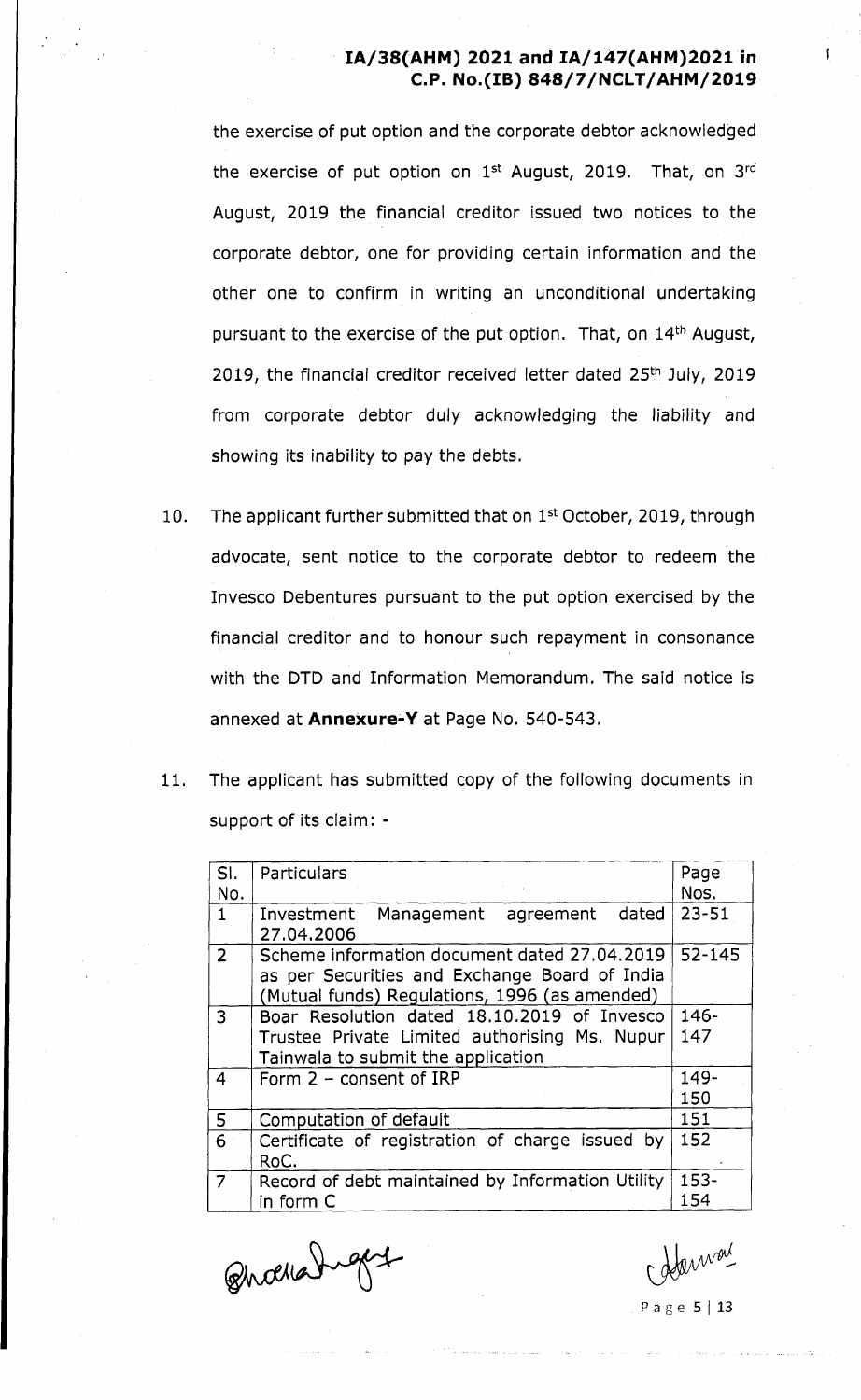| 8  | Information Memorandum dated 29.09.2014                                               | $155 -$<br>198 |
|----|---------------------------------------------------------------------------------------|----------------|
|    |                                                                                       |                |
| 9  | Statement of holdings dated 3.10.2019<br>of<br>National Securities Depository Limited | 198A           |
| 10 | Debenture Trust Deed dated 02.08.2012 and                                             | 199-           |
|    | confirmation dated 01.11.2014                                                         | 513            |
| 11 | Record of default with credit information utility                                     | 514            |
| 12 | Bank certificate issued by Deutsche Bank                                              | $515 -$        |
|    |                                                                                       | 516            |
| 13 | Intimation to stock exchange dated 12.06.2019                                         | 517            |
|    | of downgrade in credit rating due to default by                                       |                |
|    | the corporate debtor                                                                  |                |
| 14 | Letter dated 14.06.2019 written by financial                                          | $518 -$        |
|    | creditor to the corporate debtor                                                      | 520            |
| 15 | Electronic advice dated 25.07.2019 sent to the                                        | 521            |
|    | corporate debtor                                                                      |                |
| 16 | Email dated 30.07.2019 by the financial creditor                                      | $522 -$        |
|    | to the corporate debtor, requesting the corporate                                     | 526            |
|    | debtor to acknowledge exercise of put option                                          |                |
| 17 | Email dated 01.08.2019 by corporate debtor to                                         | $527 -$        |
|    | the financial creditor acknowledging exercise of                                      | 528            |
|    | put option by the financial creditor                                                  |                |
| 18 | Notice dated 03.08.2019 issued by the advocates                                       | 529-           |
|    | of financial creditor providing information to the                                    | 532            |
|    | corporate debtor                                                                      |                |
| 19 | Notice dated 03.08.2019 issued by the advocates                                       | $533 -$        |
|    | of financial creditor calling upon the corporate                                      | 534            |
|    | unconditional<br>give<br>undertaking<br>debtor<br>to                                  |                |
|    | pursuant to exercise of put option                                                    |                |
| 20 | Acknowledgement of receipt of letters dated                                           | 535-           |
|    | 03.08.2019 written by advocates of financial                                          | 536            |
|    | creditor to the corporate debtor                                                      |                |
| 21 | Letter dated 25.07.2019 received on 13.08.2019                                        | $537 -$        |
|    | written by corporate debtor and financial creditor                                    | 538            |
|    | acknowledging its inability to pay the due debt                                       |                |
| 22 | Receipt dated 13.08.2019 showing receipt of                                           | 539            |
|    | letter dated 25.07.2019 by the financial creditor                                     |                |
|    | on that date                                                                          |                |
| 23 | Notice dated 01.10.2019 written by advocates of                                       | 540-           |
|    | financial creditor to the corporate debtor to                                         | 543            |
|    | redeem Invesco Debentures pursuant to exercise                                        |                |
|    | of put option                                                                         |                |
| 24 | Receipt of acknowledgement for notice dated                                           | 544            |
|    | 01.10.2019 written by advocates of financial                                          |                |
|    | creditor to the corporate debtor                                                      |                |
| 25 | Bank statement given by Deutsche Bank for the                                         | 545            |
|    | period from June 2019 to 26.11.2019                                                   |                |
|    |                                                                                       |                |

12. On receipt of the notice Respondent appeared and filed his detailed reply denying information made in Form-1 i.e. Application

Bhochangers

 $W^{\text{out}}$ <br>Page 6 | 13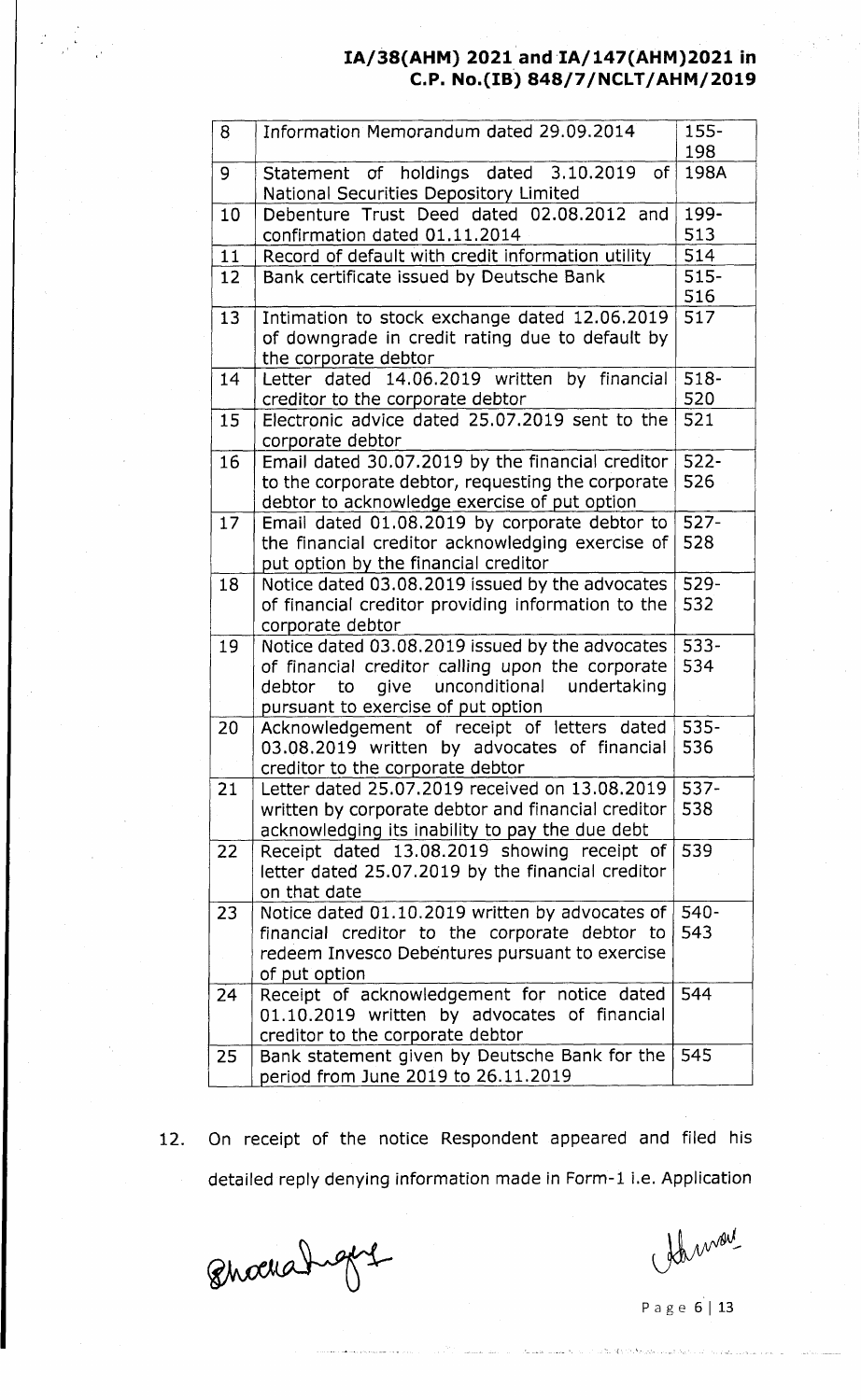by Financial Creditor to initiate Corporate Insolvency Resolution Process under Chapter II of Part II of the Code.

- 13. The learned lawyer appearing on behalf of the Respondent raised an objection in reply affidavit that the instant insolvency application is not filed by the trustee of the fund. It is submitted that the application is signed by one Ms. Nupur Tainwala in her capacity as Assistant Vice President-Legal of Invesco Asset Management (India) Pvt Ltd. It is submitted that by way of board resolution dated 18.10.2019 passed by the board of one Invesco Trustee Pvt. Ltd., whereby, the authority is given to Ms Nupur Tainwala, Vice President to file suit, actions, claims, petition is initiated by or against the Invesco Asset Management (India) Pvt Ltd./ Invesco Mutual Fund/ the 'Company', where the 'Company'. is not defined in such board resolution.
- 14. Respondent further objected by way of reply affidavit that the Form-1 of Insolvency Application under the head 'position with or in relation to financial creditor', it is set out as Assistant Vice President-Legal has filed the case in its capacity as purported delegating of the purported power to file the present insolvency application pursuant to purported board resolution given by the trustee of the fund being Invesco Trustee Pvt. Ltd.
- 15. It is further raised by the Respondent in reply affidavit that the Hon'ble NCLAT in the case of *Palogix Infrastructure Pvt. Ltd. Vs. ICICI Bank Ltd. 2017 SCC Online NCLAT 266* observed that *Applicant must be an authorized representative of the Financial Creditor and also must hold a position in relation to the*

Bhoerahight

<sup>2</sup> a g e 7 | 13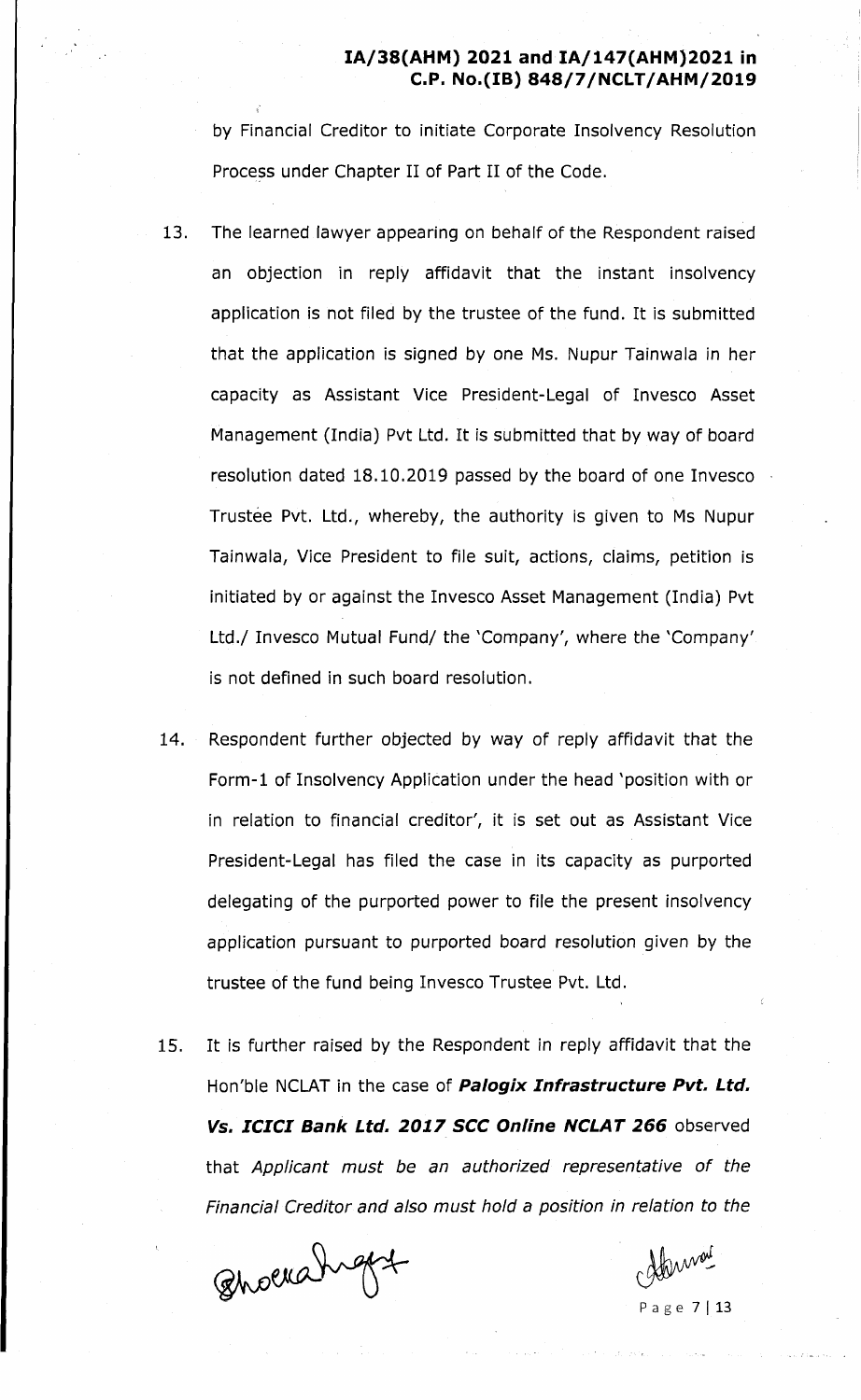*Financial Creditor.* Therefore, the Applicant is not the Financial Creditor but is deriving authority from the Financial Creditor being Invesco Trustee Pvt. Ltd. and Ms Nupur Tainwala is not holding the position of Assistant Vice President-Legal of such Financial Creditor being Invesco Trustee Pvt. Ltd. and she does not hold any position in relation to the Applicant. In view of that, the instant application is required to be rejected.

- 16. It is further raised by way of objection that this kind of delegation of power, wherein, the Financial Creditor delegates its power to another person to file an insolvency application, is not permitted.
- 17. It is further objected by Respondent that IB Code is a complete code by itself. The provision of the Power of Attorney Act, 1882 cannot override the specific provision of a statute which requires that a particular act should be done by a person in the manner as prescribed thereunder. Hence, the Power of Attorney holder is not competent to file the instant application.
- 18. Gone through the records also seen the documents. The only objection is raised by the corporate debtor is the authorization given to the Ms Nupur Tainwala.
- 19. On perusal of the record, it is found that on 18.10.2019 a board resolution was passed by Invesco Trustee Pvt. Ltd., whereby, Ms Nupur Tainwala, Assistant Vice President- Legal of Invesco Asset Management (India) Pvt Ltd.is authorised to file any case/suit etc. before any court of law, tribunals, quasi-judicial process etc. The said **Annexure-C** i.e. the Board Resolution is annexed at Page No. 146, which contained the detail power/authorization provided

Quockahiget

P a g e 8 | 13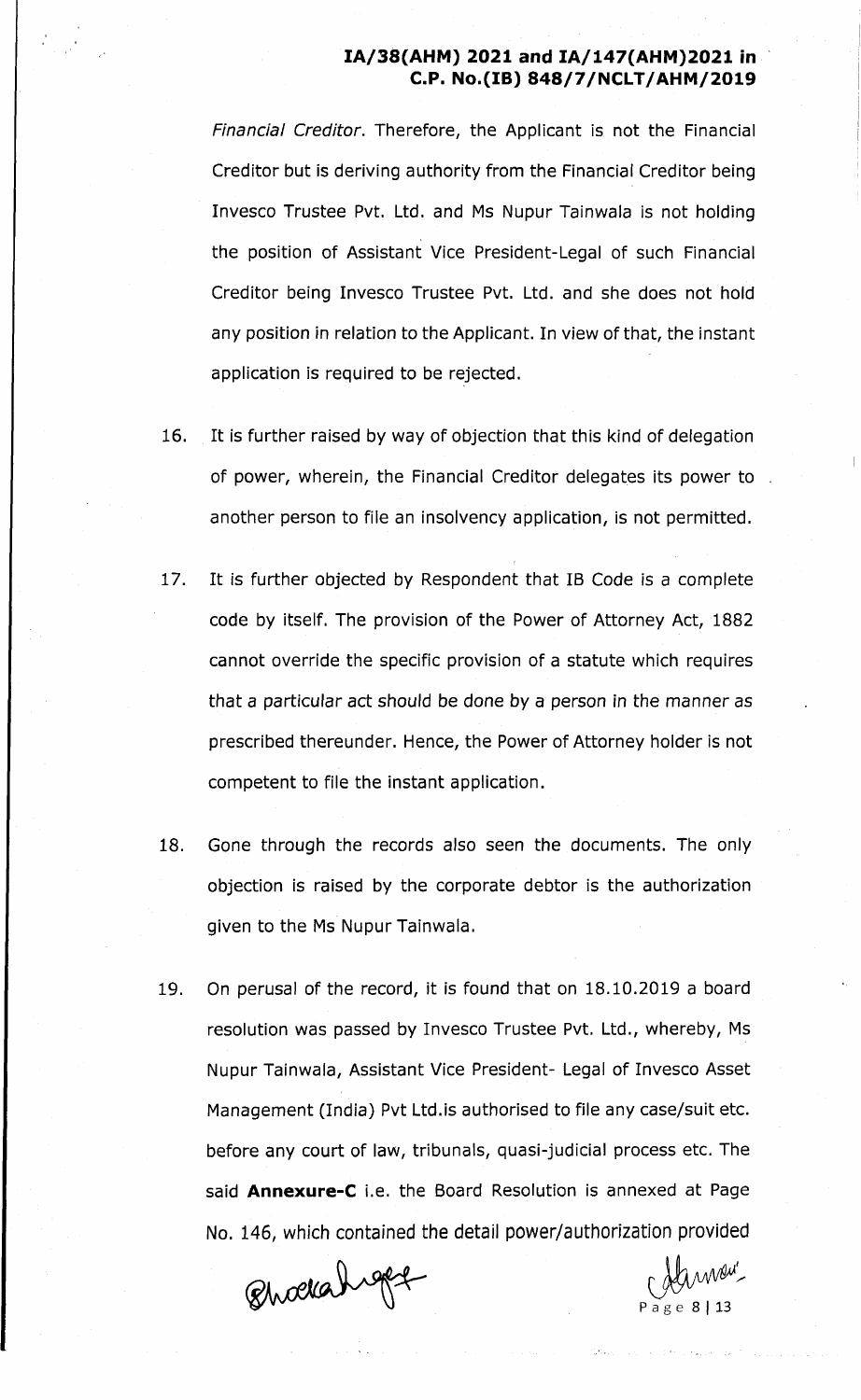to Ms. Nupur Tainwala by one Ms. Deepti Dave being authorized signatory of Invesco Trustee Pvt. Ltd. Since, the specific power has been given to the Ms. Nupur Tainwala, it cannot be discarded on the ground of technicalities.

- 20. Further, on perusal of the record, it is found that the Applicant has annexed debenture trust deed at page no. 264 executed on second day of August, 2014 by Corporate Debtor and IL&FS Company Limited. Thereafter, again executed a deed of modification and confirmation on first day of November, 2014 with certain terms and conditions.
- 21. On perusal of the record, it is found that the Applicant issued a letter on 14.06.2019 to the Corporate Debtor calling upon the Respondent to redeem and accordingly pay all amount outstanding due in relation to the non-convertible debenture bearing IS INE429C07057 owing to the credit rating downgrade of the Corporate Debtor, which lead to an event of default under DTD and Information Memorandum. The Applicant has also annexed the copy of letter dated 14.06.2019 as **Annexure-O.** It is also seen that the Deutsche Bank AG, the custodian and banker of the fund, exercised "put option" by way of electronic devise sent to the Corporate Debtor on 25.07.2019 on the instruction of the Financial Creditor. However, by way of E-mail dated 30.07.2019, the Financial Creditor requested the Corporate Debtor to acknowledge the exercise of "put option" by the Financial Creditor.
- 22. It is also seen that the Corporate Debtor acknowledged the put option by Financial Creditor and have also acknowledged the

Qhockahiget

damoi

P a g e 9 | 13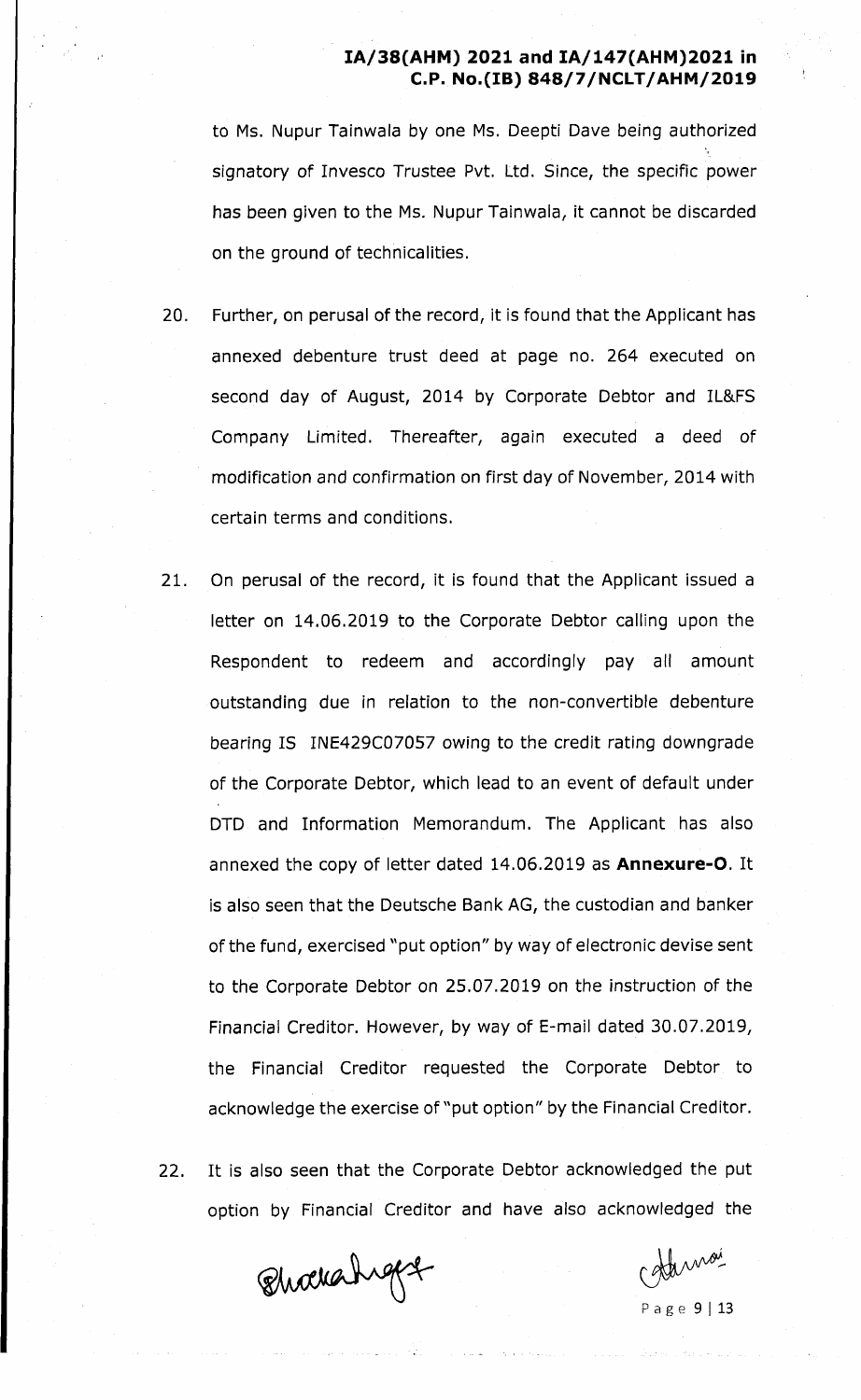receipt of put option notice by the Financial Creditor. The same is annexed as **Annexure-R** at page no. 527 of the Application. It is also found that on 03.08.2019, Advocate of the Financial Creditor has issued a notice to the Corporate Debtor as reflected from **Annexure-T** at page no. 533-534 calling upon the Corporate Debtor to confirm in writing and unconditional undertaking pursuant to the exercise of put option by the Financial Creditor for redemption of the Invesco Debenture within 3 days of the receipt of the notice. It is also found that the Corporate Debtor issued a letter on 25.07.2019 to the Applicant by which said letter the Respondent/Corporate Debtor has duly acknowledged its liability and also expressed its inability to pay its debts. The copy of the said letter dated 25.07.2019 is annexed by the Applicant as **Annexure-W** at Page No. 537. Vide said letter the Corporate Debtor stated inter alia that, *"SIL, over the years, has been regularly honouring all its debt service obligation to lenders. However***,** *in the recent period, as already informed to you, the company is passing through financial stressful face and is facing severe liquidity problems due to which there has been delay in servicing debt obligation and further requested to support the* company in its debt resolution efforts". Thus, Respondent has admitted dues, as claimed by the Petitioner.

23. From the above, it is clear that there is "debt" and "due" and the "default" is occurred, which said debt has duly been acknowledged by the Corporate Debtor. This Adjudicating Authority is only required to consider whether there is any "default" and "debt" is due and payable. In the instant case the Applicant has placed on

Phoelahight

Alamai

P a g e 10 | 13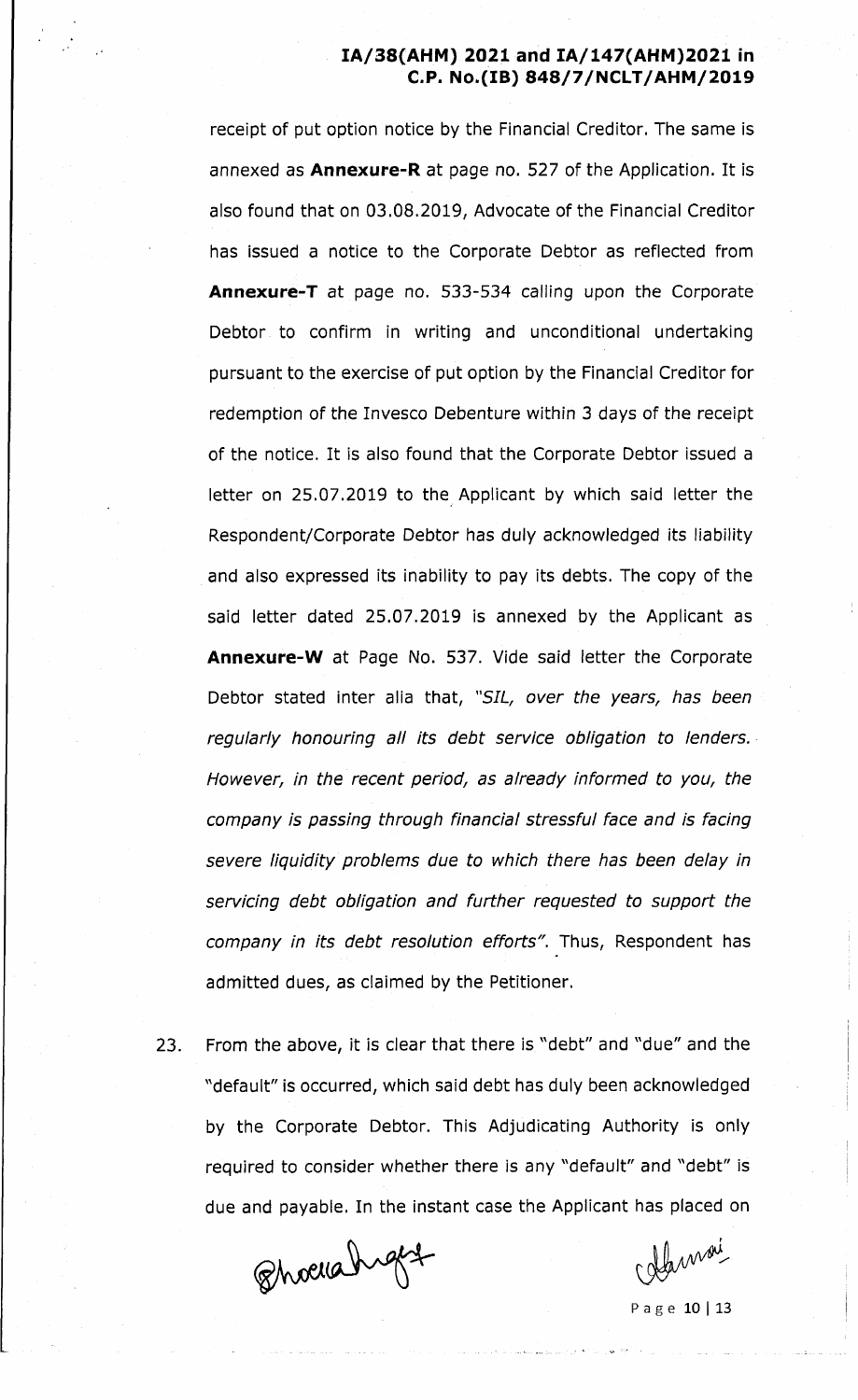record enough documents evidencing the default. Hence, the present application deserves to be admitted.

- 24. On perusal of the record, it is found that the instant petition is filed by the Applicant is well within limitation. That apart, the Application is also complete in all respect.
- 25. The documents so produce by the Financial Creditor clearly establish the 'debt and there is default on the part of the Corporate Debtor in payment of financial debt. Thus, under the facts and circumstances and as discussed herein above, the Applicant fulfils the requirement of the IB Code and the Applicant is a Financial Creditor within the meaning of Section 5 (7) & 5(8)(C) of the IB Code. For the sake of convenience Section 5(8) (C) is produced herein below:

# *5(8) (C) any amount raised pursuant to any note purchase facility or the issue of bonds, notes, debentures, loan stock or any similar instrument;*

- 26. From the above stated facts and the material available on record, it is evident that Respondent has committed a default in payment of financial debt and therefore, it is a fit case to initiate Corporate Insolvency Resolution Process by admitted the instant application.
- 27. The petition is, therefore, admitted and the moratorium is declared for prohibiting all of the following in terms of sub-section (1) of Section 14 of the Code: -
	- (i) the institution of suits or continuation of pending suits or proceedings against the corporate debtor including execution of any judgment, decree or order in any court of law, tribunal, arbitration panel or other authority;

Quocrahigay

Cleman

P a g e 11 | 13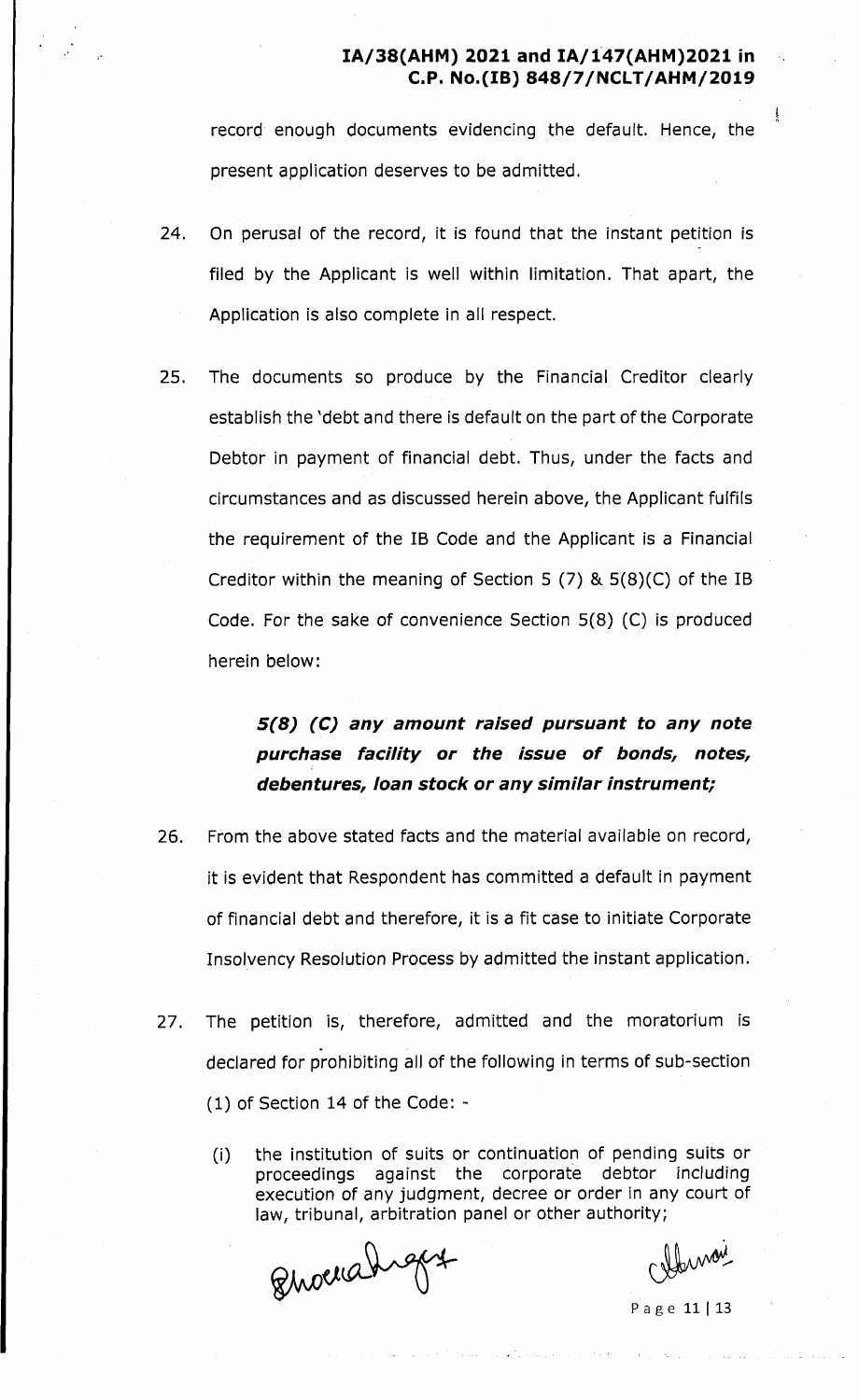- (ii) transferring, encumbering, alienating or disposing of by the corporate debtor any of its assets or any legal right or beneficial interest therein;
- (iii) any action to foreclose, recover or enforce any security interest created by the corporate debtor in respect of its property including any action under the Securitisation and Reconstruction of Financial Assets and Enforcement of Security Interest Act, 2002 (54 of 2002);
- (iv) the recovery of any property by an owner or lessor where such property is occupied by or in the possession of the corporate debtor.
- 28. It is further directed that the supply of goods and essential services to the Corporate Debtor, if continuing, shall not be terminated or suspended or interrupted during moratorium period. The provisions of sub-section (1) shall, however, not apply to such transactions as may be notified by the Central Government in consultation with any financial sector regulator.
- 29. The order of moratorium shall have effect from the date of receipt of authenticated copy of this order till the completion of the corporate insolvency resolution process or until this Bench approves the resolution plan under sub-section (1) of Section 31 or passes an order for liquidation of corporate debtor under Section 33 as the case may be.
- 30. The applicant/financial creditor has proposed the name of Mr. Pinakin Shah to act as Interim Resolution Professional. This Adjudicating Authority hereby appoint Mr. Pinakin Shah, A-201, Siddhi Vinayak Towers, b/h DCP office, next to Kataria House, Off. S.G. Highway, Makaraba, Ahmedabad-380051 [\(pinakincs@yahoo.com\)](mailto:pinakincs@yahoo.com) (Mobile 9227223377) having registration No. IBBI/IPA-002/IP-N00106/2017-2018/10248 to act as an

Qhochahrget

P a g e 12 | 13